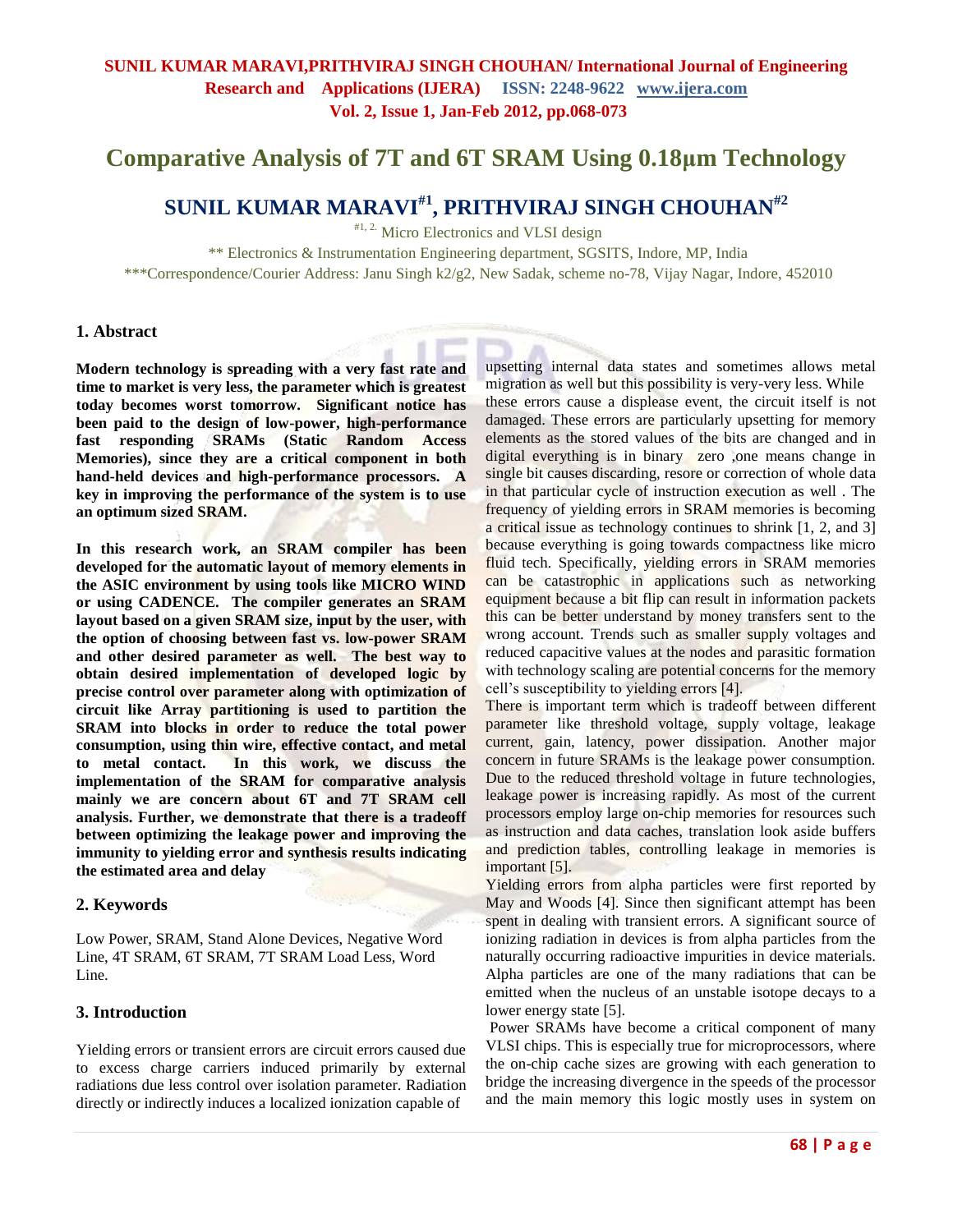chip. The power dissipation has become an important consideration due to the increased integration, operating speeds and the explosive growth of battery operated appliances. The leakage current of the memory will be increased with the capacity such that more power will be consumed even in the standby mode. The existing SRAM cells can be divided into two groups in terms of transistor numbers: standard six-transistor (6T) shown in Figure 1, seven-transistor (7T) Figure 3, and four-transistor (4T) SRAM Figure 2 with resistive load. In a 6T SRAM cell, the transistors connected to the bit lines are called access transistors.



 **Fig.1 Schematic for a 6T SRAM cell**



 **Fig. 2: Schematic of a load less 4T SRAM cell**



 **Fig.3 schematic for a 7T SRAM cell**

The transistors pull the cell values (Q and  $Q'$ ) to  $V_{DD}$  are called load transistor, and the ones connected to ground are called driver transistors. The traditional 4T-SRAM with two load resistors instead of two load transistors dominates the standalone SRAM market since they have much less cell area than 6T-SRAM cells. A pair of PMOS transfer transistors is used to store and retain full-swing signals in the cell without a refresh cycle. The memory cell size is 35% smaller than a 6T cell using the same design rule with CMOS 0.18 micron technology.

### **4. Design and Implementation:**

Low-power design in this work, we suggest a NWL scheme using which we reduce the leakage current of the access transistors in the standby mode. A current mode senseamplifier is also employed to nullify the loss of the access speed. The proposed SRAM design is carried out by a typical CMOS technology (Taiwan Semiconductor Manufacturing Company) such that it is fully compatible with CMOS digital design. Also we propose here a new load less 4T SRAM cell in which we are using NMOS transistors as pass transistors and PMOS transistors as latch transistors because PMOS transistors exhibits smaller leakage current than the NMOS transistors as described in the next section. We gave the name "NPPL" (N pass P latch) to this SRAM.

As compared to the 6T SRAM cell and 7T SRAM cell, a loadless 4-T SRAM cell size is 35% to 45% smaller and also the power consumption of the loadless 4–T SRAM cell using μm like .18μm CMOS technology. Hence the loadless 4-T SRAM cell is widely used in microprocessor as embedded cache. For saving the power and reduce the cell area we propose 4-T SRAM cell to construct the SRAM memory. The major goal of this design is to decrease the standby current of inactive cells i.e., the leakage current of the cell pass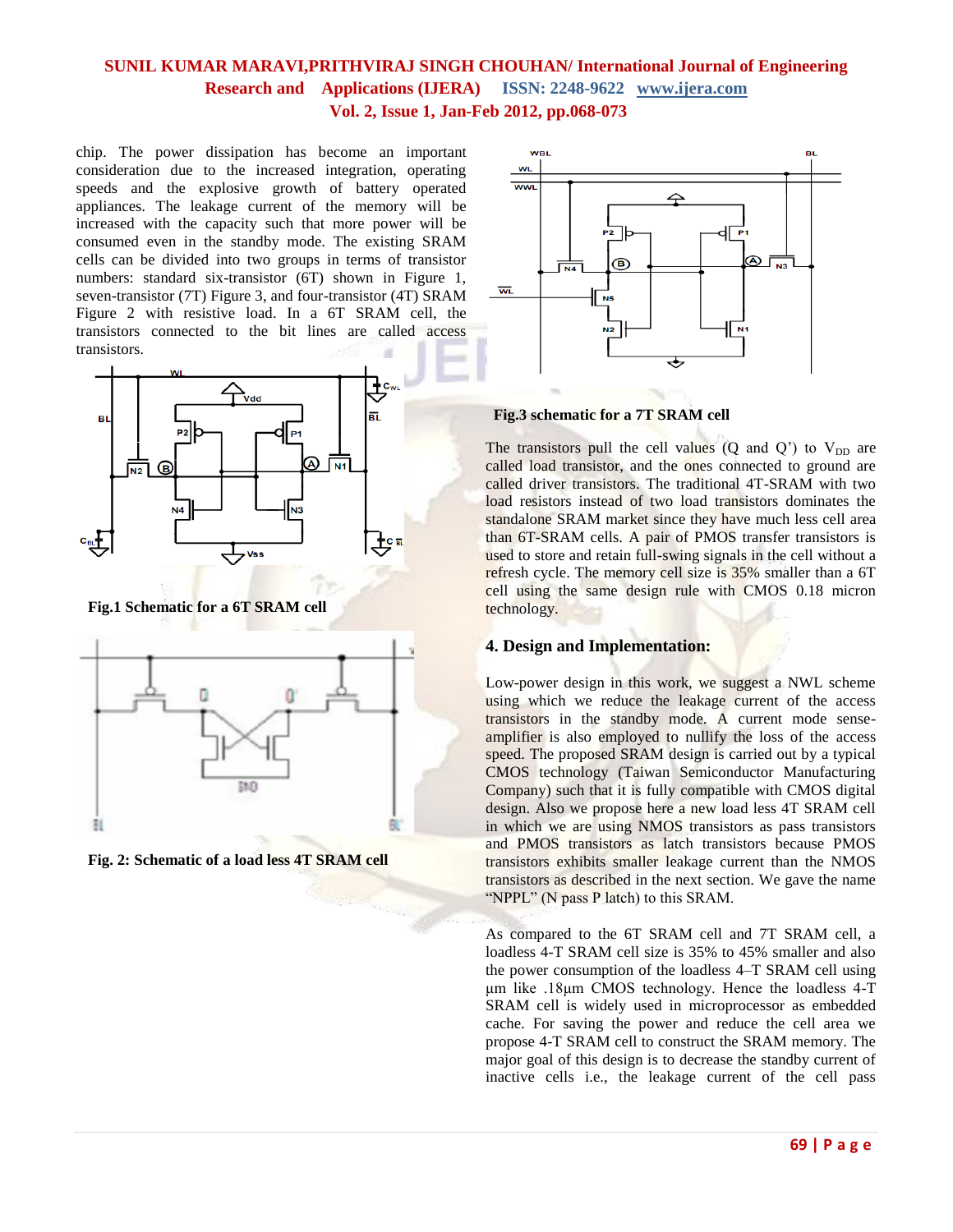transistors. There is most important thing is tradeoff between parameter.

Leakage current of NB and NWL schemes: From the following equation we can formulate the

$$
V_{TH} = V_{THO} + \gamma \left( \sqrt{|2\phi F| + V_{SB}} - \sqrt{2\phi F} \right)
$$

Where  $V<sub>THO</sub>$  represents the threshold voltage with a zero substrate voltage,  $\varnothing_F$  is electrostatic potential,  $\gamma$  is the body coefficient and  $V_{SB}$  is the substrate voltage. According to this formula applying a negative voltage to the bulk of NMOS or a positive voltage to the that of PMOS  $V_{TH}$  will be increased therefore the leakage current will also be decreased. Fig.  $4.1(a)$  and  $4.1(b)$  shows the schematic and simulation of the leakage current in NWL scheme respectively. Fig. 4.2 and 4.3 shows the schematic and simulation result for the NB line scheme respectively. Simulation result shows that the  $V_{WL}$  and  $V_{bulk}$  are varied from -1.5 To 0 V,  $V_{dd}$  =1.9V.it is found that the leakage current of NWL scheme is smaller than that of the NB scheme. The NB line scheme needs a stable bias at -0.6 V while the NWL schemes only needs the bias below -0.3 V. it is also found that the leakage current of both the schemes decrease with the increase in more negative voltage. Also for the NB scheme a triple well structure is required to isolate the well voltage of the transistor. It is one of the reasons due to which we are using here the NWL scheme.



 **Fig. 3.1(a) and3.1 (b) Simulation circuits of the NB and NWL schemes**.



 **Fig.3.2 leakage current of the NB line scheme**.



 **Fig.3.3 reduced leakage current of the NWL scheme**.

The seven transistors memory cell is designed by adding a data protection NMOS Transistor N5 between node B and transistor  $N2$  [1]. While SRAM cell is being accessed,  $WL$  is in activated state, 0 and N5 is OFF. Since N5 prevents the volt age at Node B From decreasing, the data bit is not reserved even if Node A voltage greatly exceeds Shown in Figure 3 Seven transistor SRAM consists of three word lines which are WWL,  $\overline{WL}$ , WL and two complementary bit lines BL and WBL.  $\overline{WL}$  and WL are complementary and  $\overline{WL}$  is Used to control the word lines WWL and WL. The write operation for SRAM 7T is same as that of 6T SRAM cell. In write operation one of the bit line is charged and the other discharged and the word lines WWL and WL are closed in order to write in the nodes A and B. During data retention period, when the SRAM cell is not being accessed, word line signal  $WL$  is 1 and NMOS transistor N5 is ON. The use of two CMOS inverters results in high cell stability. During read operation, the logical threshold voltage of the CMOS inverter driving node B increases greatly when the data protection NMOS transistor N5 is turned off. For this re as on, the re ad value at  $A = 0$  remains large even when access NMOS transistor N3 is turned on and node A voltage increases.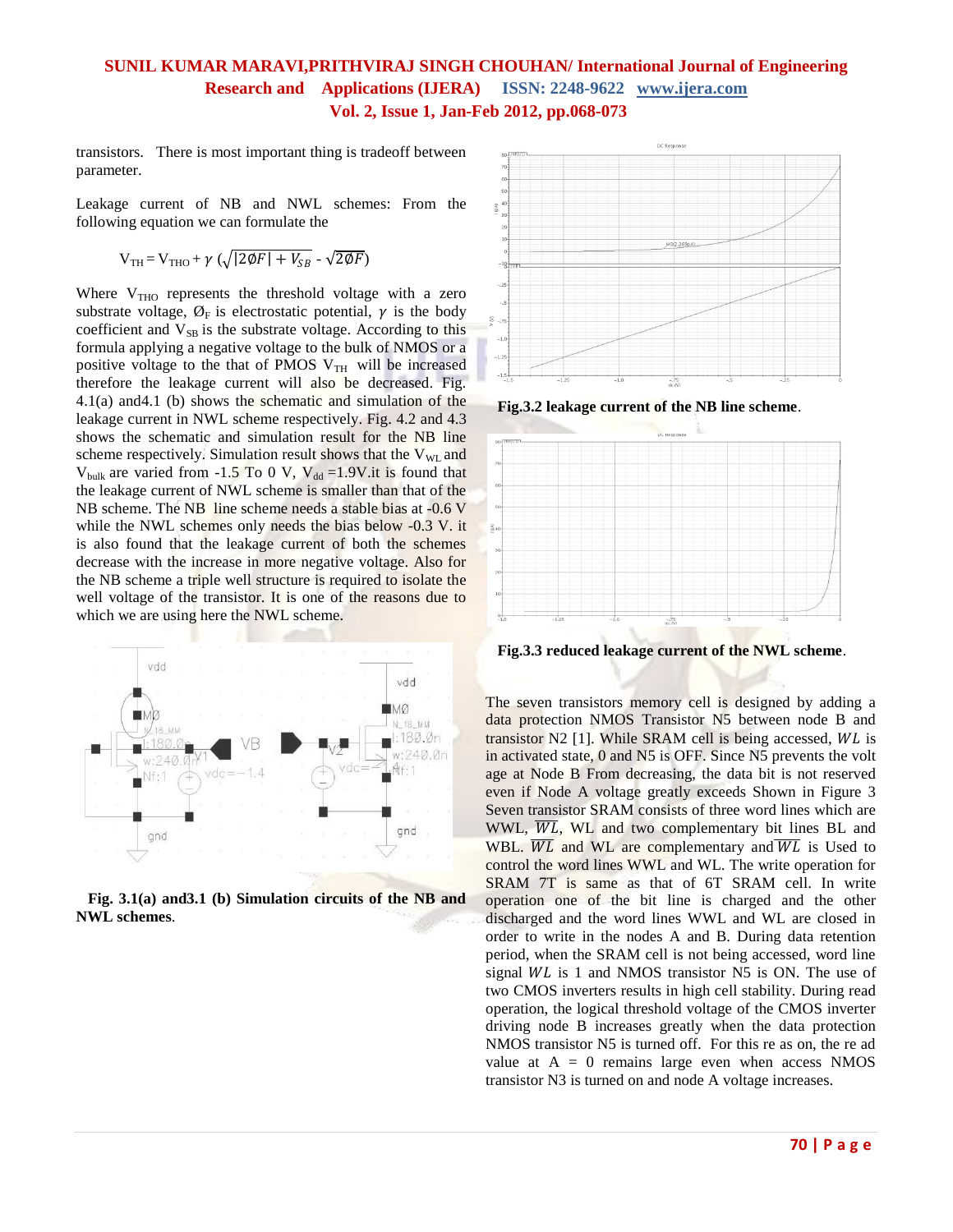

 **Fig.4 showing the results for 7T SRAM cell**

The voltage dividing effect takes place at the inverter which stores 0, will be pulled up. In order to stop this transition the 7th transistor at the other node is turned off so that the node which stores 1 will not be pulled down b y the driver transistor as it acts a switch between the node and the driver transistor. In read operation the SRAM cell is isolated from the bit lines and the bit lines are precharged to  $V_{DD}$ . When the word lines are closed the bit lines which is connected to the node which stores 0 will be discharged through pass transistor while the other bit line stays high as shown in Figure 4.Simulation Waveforms for 6T SRAM cell and 7T SRAM cell Figure 5 and 6, respectively for write and read operation in 6T SRAM cell when we writing zero, and Figure 7 and 8



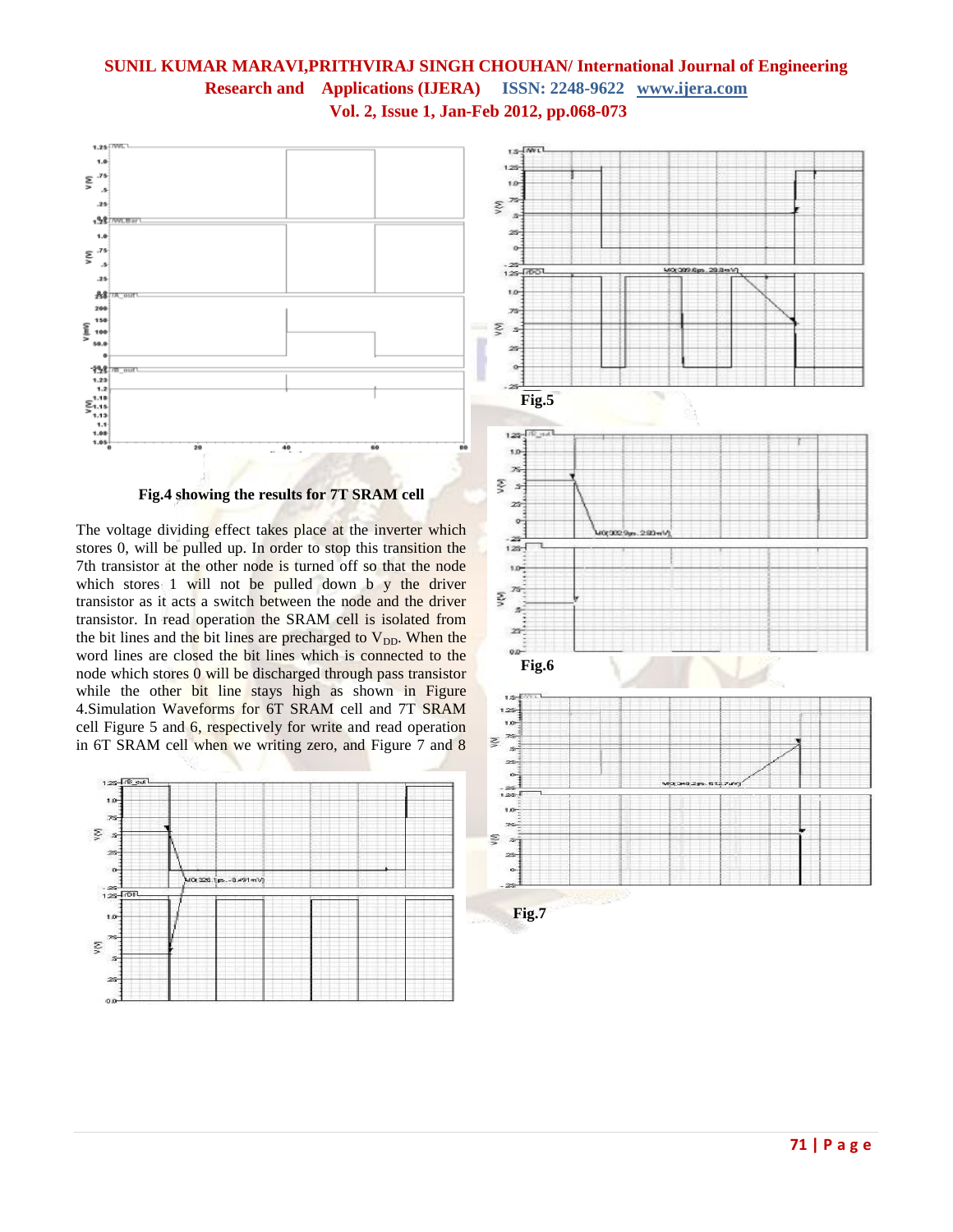

The synthesis results can be better analyzed by tabular representation.

|                   | Write<br>Operation | Delay<br>(ps) | Read<br>operation | Delay<br>(ps) |
|-------------------|--------------------|---------------|-------------------|---------------|
| <b>SRAM</b><br>6T | W rite 0           | 330           | Read 0            | 389.5         |
| <b>SRAM</b><br>7T |                    | 260           |                   | 350.7         |
| <b>SRAM</b><br>6T | W rite 1           | 330           | Read 1            | 380.3         |
| <b>SRAM</b><br>7Τ |                    | 270           |                   | 263.5         |

**Table3.1 Static noise response**



| <b>Voltages</b> |          | SRAM <sub>6T</sub>        | <b>SRAM7T</b>      |  |
|-----------------|----------|---------------------------|--------------------|--|
| $V_{DD}$        | $V_{ss}$ | <b>Read Delay</b><br>(ps) | Read Delay<br>(ps) |  |
| 1.08            | $\Omega$ | 16.3                      | 10.22              |  |
| 1.08            | 0.12     | 25.94                     | 15.36              |  |
| 0.96            | 0.12     | 47.65                     | 27.62              |  |
| 0.96            | 0.24     | 55.68                     | 33.02              |  |
| 0.84            | 0.24     | 64.13                     | 58.53              |  |
| 0.84            | 0.36     | 78.24                     | 68.36              |  |
| 0.72            | 0.36     | 89.98                     | 80.4               |  |
| 1.2             | 0        | 10.5                      | 5.6                |  |

### **Table3.2**

Though 7T SRAM can perform better than 6T at low  $V_{DD}$  it has limiting factors:

1. The Table 3.2 shows the comparison is made till  $V_{DD}$  = 0.72v and  $V_{SS} = 0.36v -$ :

These are the maximum low voltages that this 7T SRAM can perform according To the transistor sizing. If we operate 7T SRAM lower than the stipulated voltage Levels then the write operation cannot be performed, since the write margin Decreases with decreasing V<sub>DD.</sub>

#### 2. Read operation at low- $V_{DD}$ :

Levels result in storage data destruction in SRAM cells this is due to the leakage current of PMOS transistor P2. This is shown in Figures as the 6T SRAM cell is operated at low  $V_{DD}$ 

#### **5. Conclusion and Future application**:

A Comparative Analysis of 4T, 7T and 6T SRAM With an optimized area which allows precise control over power and speed is presented. The effect of optimizing on the area and speed has been examined experimentally. The design has been mapped and optimized on tools like Micro wind, Cadence. The presented Comparative Analysis of 4T, 7T and 6T SRAM